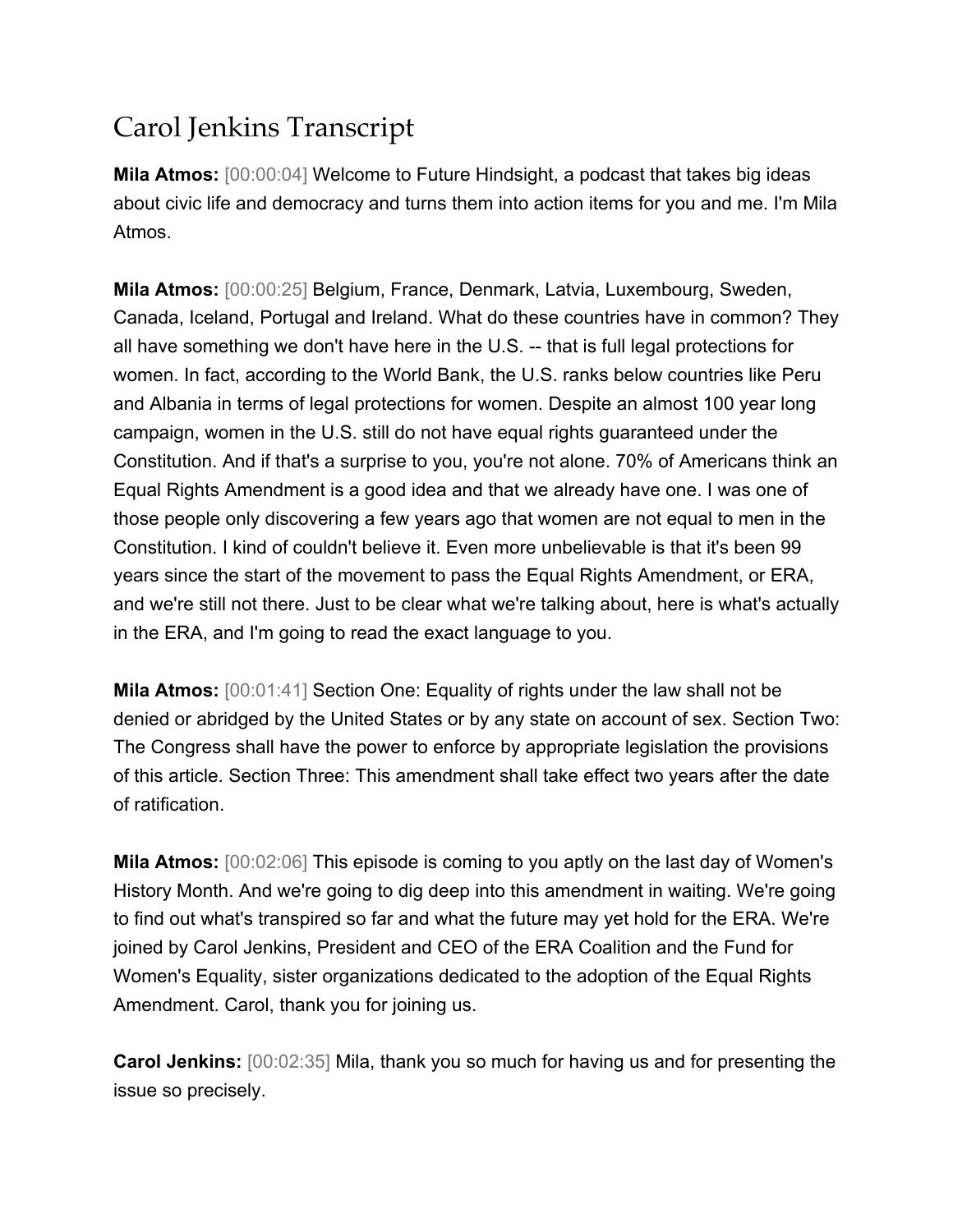**Mila Atmos:** [00:02:42] We are so thrilled to have you. So can you take us with a history of the ERA? Or maybe let's start with Alice Paul in 1923.

**Carol Jenkins:** [00:02:49] People always ask, "Can you just give us the short version of the ERA?" And I say, "there is none." But to take it back those 99 years. Alice Paul, who as we all know, was so instrumental in getting women the vote in the United States of America, and we've been voting for 100 years now. What Alice Paul knew then, as soon as that resolution passed, was that we needed something else. And she was so right because women have been voting for 100 years, we still don't have full access to all rights in this country. And the question is why? And what she understood was that the source of the disconnect was in the Constitution. It was written by white men, the patriarchy, slaveholding men. They didn't think that either women or the Indigenous or the enslaved required full rights because in fact they were not full people. So Alice Paul, 1923, said, "Let's have an amendment that says you cannot be discriminated based on sex." And that is such a fundamental underpinning understanding of what we're talking about and what the the ERA would do. We are operating from this constitutional underpinning of our country that eliminates huge segments of individuals. Now, that Constitution has been amended 27 times, and what we're working on is the 28th -- what we call fix -- to this founding document. Okay, they may not have known that women or Indigenous or the enslaved would one day be demanding their rights and, you know, to be understood as full human beings.

**Carol Jenkins:** [00:04:31] But they did at least give a way to amend it. It's a very complicated way of fixing that founding document. It has taken us 99 years and counting to actually get as close as we are. The things that Article Five and the Constitution require for amending the Constitution are passage by Congress. We did that in the 1970s. It was a bipartisan vote. And then the tricky part is that it then has to be ratified by 38 states, and that means sending that amendment out to the states to vote yes or no on equality for all people in the country. The deal that was struck when this amendment was sent out of Congress was that it had what we call a time limit. What then was referred to as a deadline. It was a seven year time limit. If you can imagine just thinking about the holistic nature of that, sending that out to 50 states and saying you have to do it within seven years. And that's every legislature in every state voting to say yes to the ERA. When the seven years were up, we were stuck at 35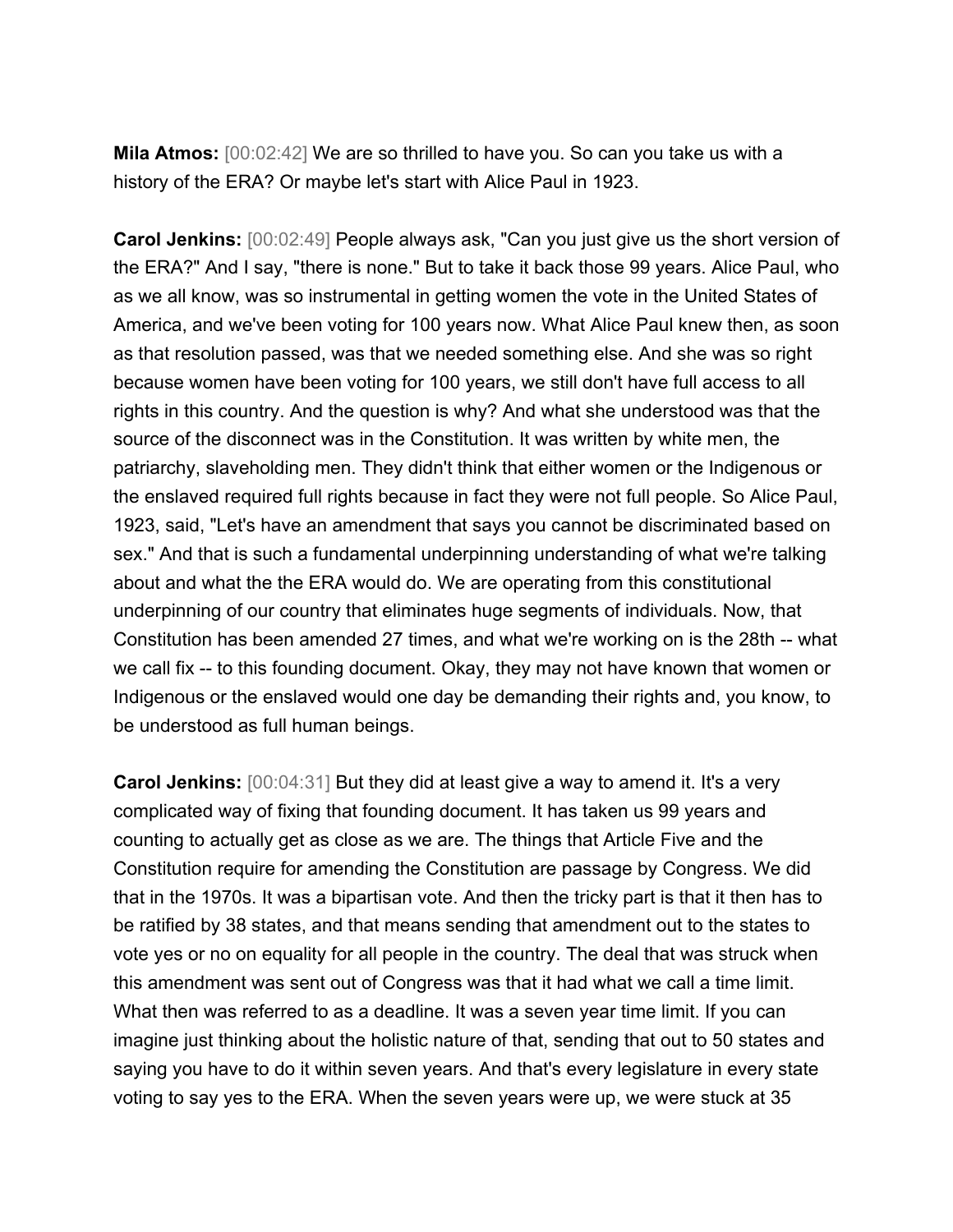states. We needed three more. It went back to Congress, got an extension. At the end of the ten years, we were stuck. We were at 35 states.

**Mila Atmos:** [00:05:53] Let's backtrack a little bit to the very beginning. What happened in the early years to even get it as far as getting to Congress and how did people build a movement around it?

**Carol Jenkins:** [00:06:04] From the very beginning, Alice Paul was very good at building movements and so, you know, in 1923 was the first year she introduced it and indeed she was still alive in '72 when it was finally passed. And when she heard about the time limit, she cried because she understood that this was going to throw an obstacle in our path and would delay the ratification, the actual acceptance, and enforcement of the Equal Rights Amendment. And she was absolutely right. Such a smart woman. This has been a century long movement where there has never been a time when people have not been pushing for it and where there hasn't been acceptance in the general population, but defiance in the Congress of the United States, a reluctance to actually make this happen. We ended with those 35 states in the early eighties and the ERA Coalition was founded eight years ago, 2014. And how close are we? We have gotten a full 38 states to ratify the Equal Rights Amendment. It is the law of the land as of January 27th of 2022.

**Mila Atmos:** [00:07:17] I have a question about the January 27th date. What do you mean it's going to be the law of the land? Can you explain that?

**Carol Jenkins:** [00:07:24] Well, Article Five, again, which stipulates what it takes to add an amendment to the Constitution, only says two things. Passage by Congress and ratification by 38 states. So in 2017, suddenly out of the blue, the state of Nevada, headed by this wonderful State Senator, Pat Spearman, a Black woman. Nevada ratified the era. And we're sitting in our office and we're saying, "what? You know, does that count?" And our legal scholars said, "yes, it counts." The next state that we actually started working in was Illinois. And in 2018, Illinois ratified Alice Paul's ERA. It took Virginia a little bit longer, but in 2020 it turned blue and voted to ratify the ERA. So Virginia became the last state that we needed. So we had the full 38 states. So as far as we are concerned, the clock started ticking then because what the amendment says is that there's a two year preparation period to get us to the point of actually enacting this,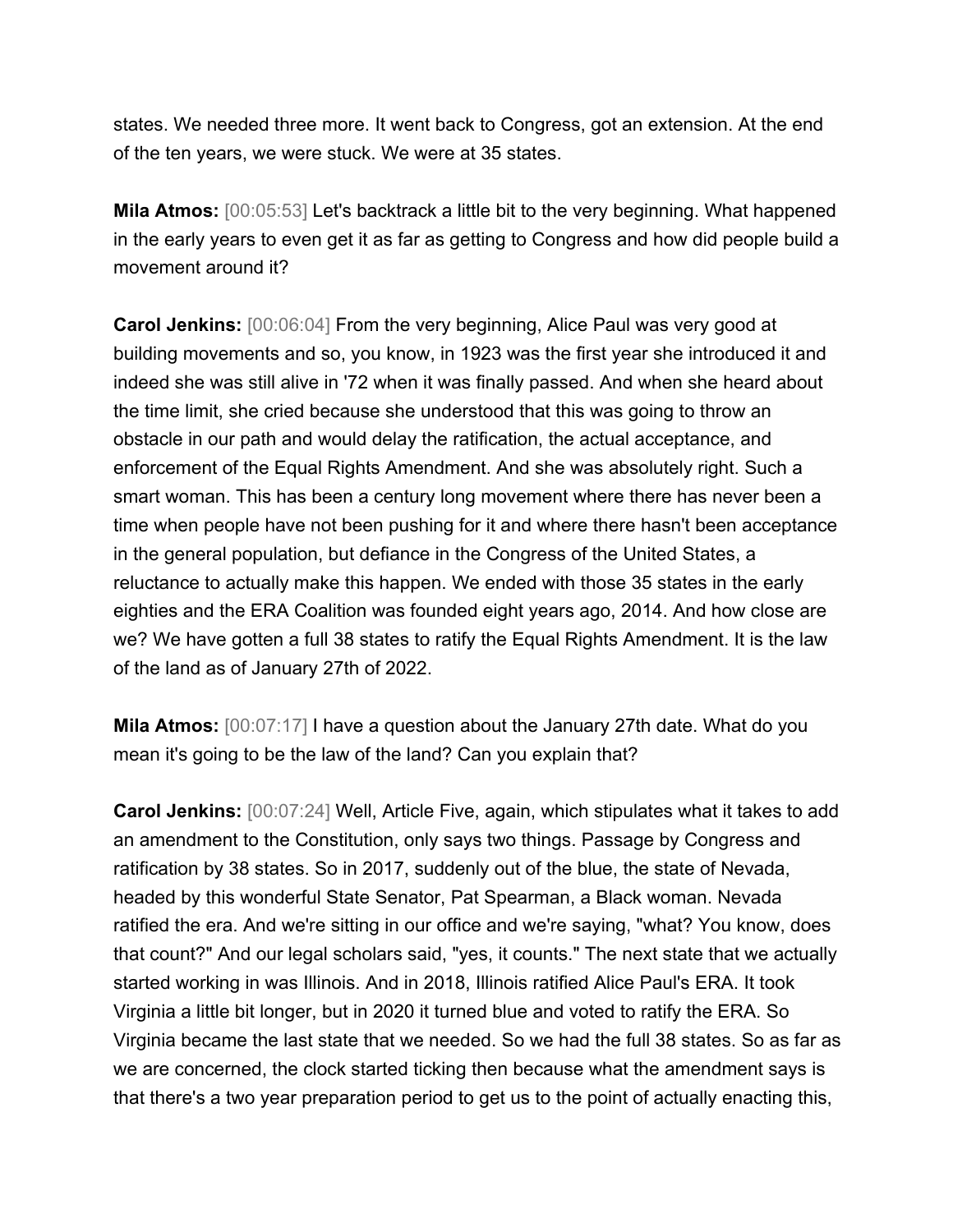to let all of the states know that the ERA is coming. You need to fix your statutes so that you're not in conflict with the ERA on January 27th of 2022. We reached that threshold and went to the White House, had a rally. Announced to the world the Equal Rights Amendment has met all constitutional requirements. It's in force. We still fight to have the archivist whose job it is to publish the Constitution to add those three states. Because Mila, you and I would like to hold the Constitution in our hands that actually has 28 amendments as opposed to the 27.

**Mila Atmos:** [00:09:13] Are states or have states in the last two years been getting ready for this adoption of the ERA?

**Carol Jenkins:** [00:09:19] Some have! And it's part of the work that the Coalition does. We started immediately, you know, in 2020, asking states to look at their statutes. We have 250 organizations across the country. Those working ins in states began to look at the statutes. Our coalition partner in Arizona was the first to come back with a full report through the work of some pro bono lawyers who went through every statute in the state of Arizona. Their final report was 650 pages long of things that needed to be changed. You know, some things are simply pronouns. Some things are deliberately discriminatory statutes that would need to be removed. It's not all bad news. For instance, Illinois has done a very good job through the years of updating their statutes so that they do not have 650 pages of things that Arizona would have to fix. So the reason that it's important for this work to be done is that people will soon begin to use the Equal Rights Amendment to sue for discrimination. And so we're advising all states to get ready for that. What this amendment gives us is the right to create laws so that people cannot be discriminated against. And so there will be a whole slew of those as we go through trying to give this country the equality that it thinks it has.

**Mila Atmos:** [00:10:49] Let's go back and talk about the archivist, because you said, you know, the archivist hasn't done this yet, right? He hasn't yet published the 28th Amendment. So tell us about the archivist. Who is this person and what's their deal?

**Carol Jenkins:** [00:11:00] I know this poor librarian, you know, as we have painted him to be the ogre who was holding up equality for all Americans. We have also had sympathy for him because he's the head librarian at the National Archives and has a ministerial duty to simply publish ratifications as they become valid. So what should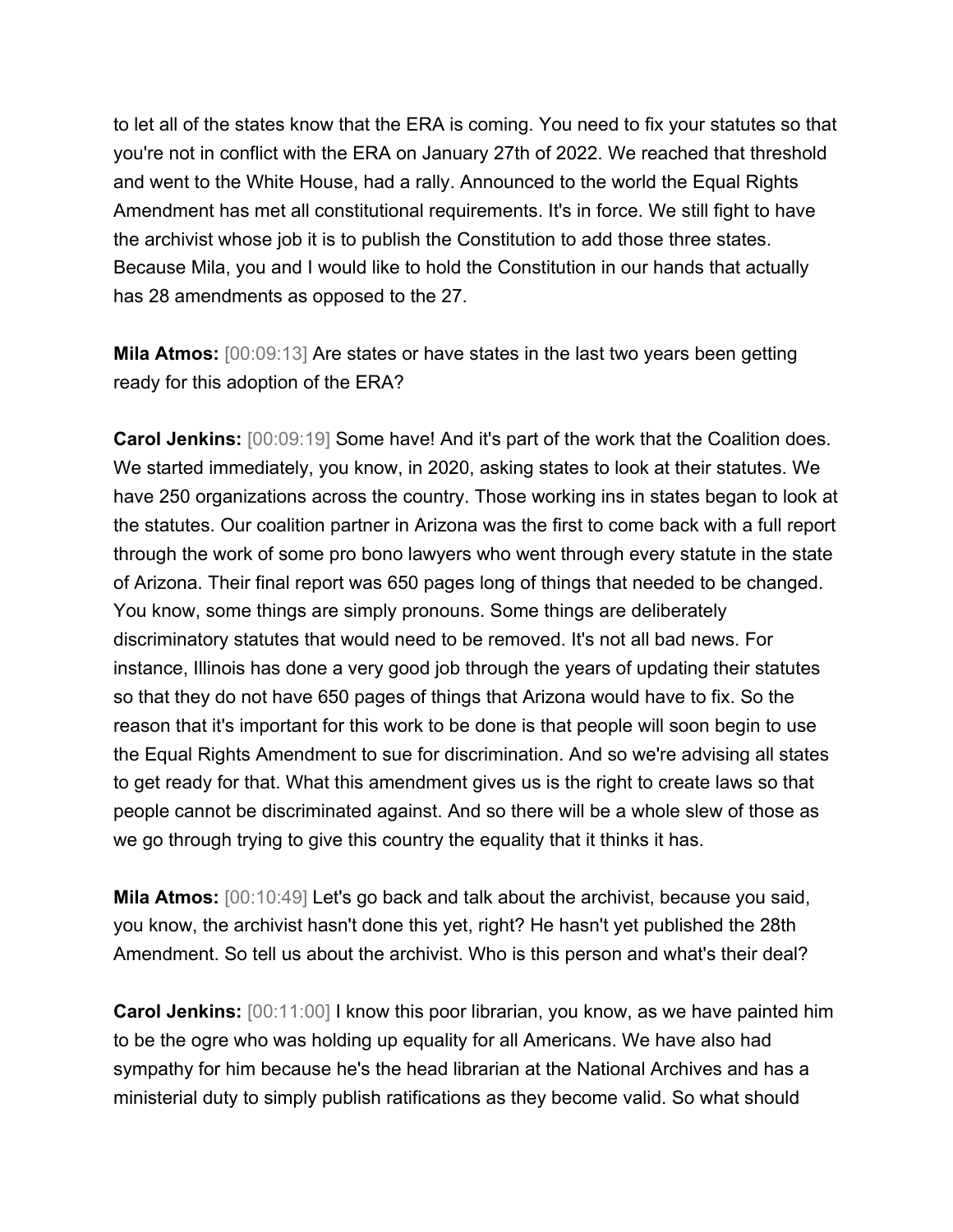have happened when Virginia became the 38th state to ratify, David Ferriero, who holds that position, should have simply posted it in the Constitution and created the 28th Amendment. He was, however, stopped by a Department of Justice memo issued by the previous administration, the Trump administration. We were all standing in Virginia getting ready to celebrate this big moment when all of our cell phones went off that said, "the Department of Justice has just stopped the ERA." And what that memo said was, do not publish the Equal Rights Amendment. It is dead and over because of the time limit, a cease and desist. The three states that ratified in the last phase of this sued the archivist to publish. There were states who sued the archivist saying, "Yes, it's right, it's dead and gone. Do not publish it." And so he was immediately thrown into, you know, a legal mess. So we are now still working on that Department of Justice memo. The case of the three states suing the archivist is moving along. The Department of Justice has already issued a clarification. The Biden administration has clarified that memo and said essentially, we do not agree that the ERA is dead and over. Congress and the courts can still work to resolve the issue of the ERA. So that's good news. But as we know, Congress and the courts are not exactly aligned with us in their current makeup.

**Mila Atmos:** [00:13:01] We're going to take a brief break here because I want to tell you about a podcast you should check out. But when we come back after that, Carol is going to take us through the concrete ways the ERA could change our lives.

**Mila Atmos:** [00:13:12] But first, things can seem pretty bleak right now, which is maybe why I'm totally into this new podcast that shares a hopeful view of the world - kind of like us. What if, instead of being on the brink of disaster, we're on the cusp of a better world? On every episode of *What Could Go Right*, Progress Network founder Zachary Karabell and executive director Emma Varvaloucas convene experts to discuss the central issues of our era and make the case for a brighter future. They emerge from their conversations with a counterintuitive but informed take: Progress is on its way! Some of the guests have included Jason Crawford, founder of The Roots of Progress; Tyler Cowan, Mercatus Center director and economics chair at George Mason University; Gregg Easterbrook, longtime Atlantic contributor and author of The Progress Paradox; Roy Bahat, Head of Bloomberg Beta; and Arthur Brooks, Harvard professor and bestselling author. What Could Go Right is available wherever you listen to podcasts.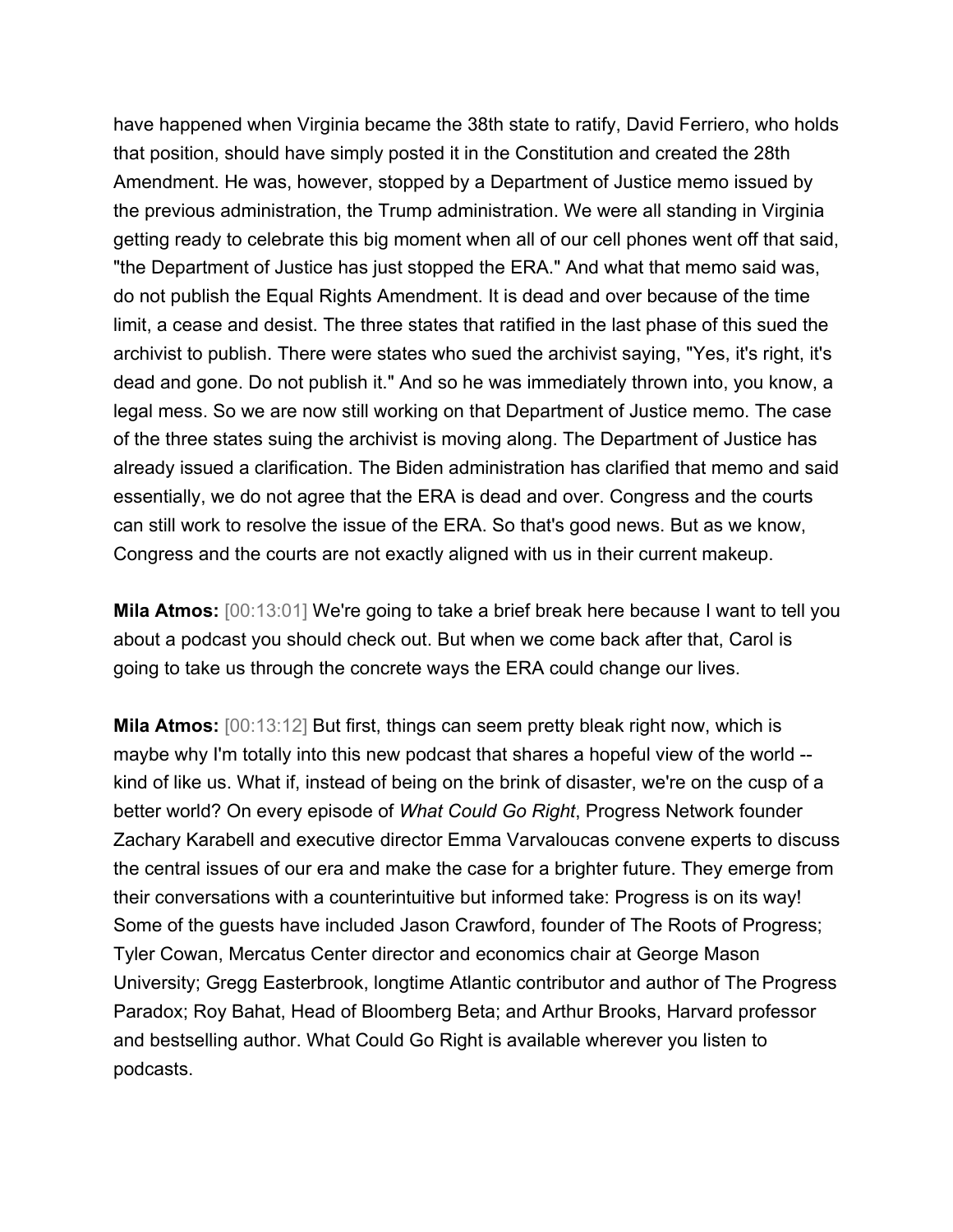**Mila Atmos:** [00:14:12] Now let's get back to our conversation about the Equal Rights Amendment with Carol Jenkins. In what way can this be derailed at this point? Because you're saying it's the law of the land, but people have doubts about it because of the lawsuits. And some people continue to argue about this idea that the time has passed. And then also -- not to complicate things further -- some states have rescinded their ratification. Can you talk about that?

**Carol Jenkins:** [00:14:38] Sure. We'll start with the rescissions. Those states have expressed a wish to rescind, but they have not rescinded. And our legal scholars say they cannot rescind based on subsequent bodies not being able to undo the work of previous bodies. We would be at a chaotic legal mess if it were possible, you know, for the new administrations in any state to undo everything that was done. I mean, it's already complicated in Congress, but if states were allowed to do that, there would be total chaos in this country. When the 14th Amendment was ratified, there were two states who said they wanted to rescind. They were counted as having approved because they had approved. So, you know, the rescissions as far as we're concerned do not count. We'll see what happens in future courts and whatever. But as far as the legal history goes that we stand on is that they cannot rescind. They had expressed their desire to back out of it as the attorney general of the state of Virginia has done recently. It was a Democratic administration that supported this lawsuit in the last election. A new administration came in and the new attorney general has said, we no longer want to support the lawsuit. And fortunately, the states of Illinois and Nevada expected that to happen and are continuing with the lawsuit. So there are two things at stake there. One is the question of whether or not a court judge will decide on this lawsuit that the ERA is in full standing or not because of the deadline or whether these states have standing to file that lawsuit or not. You know, in a previous decision, the judge said the states do not have standing and the states have, are appealing that judgment now. So that's where we are, you know, in in the lawsuits, again, against the archivist. And all of that will be resolved probably in the summer.

**Mila Atmos:** [00:16:44] However, the lawsuits are resolved, it sounds as if, when you read the statutes, that really it is the law of the land as of January. And so, does it really matter?

**Carol Jenkins:** [00:16:58] Does it matter?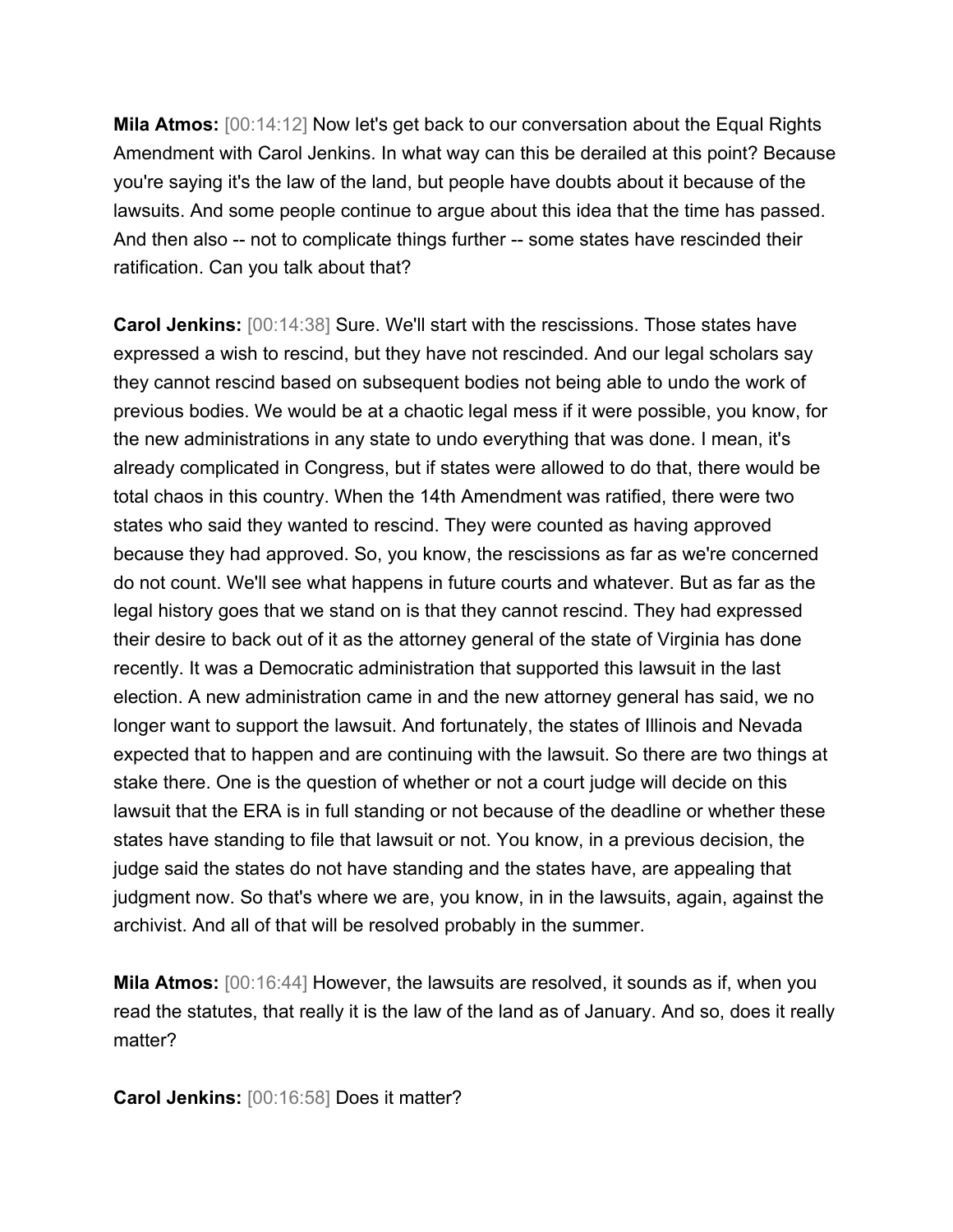**Mila Atmos:** [00:17:00] Yes.

**Carol Jenkins:** [00:17:00] As some phrase it to us, "You've been working on this for 100 years. Okay, you have it. What are you doing with it? You know, what? What difference does it make?" Well, most people don't understand the effect of the Constitution on our lives. You know, it's sort of the invisible rules that guide who has rights and who doesn't. As a matter of fact, my grandchildren were visiting Mount Vernon recently, and I said to them, say hello to Thomas Jefferson for me and tell him that your Black grandmother is fixing the Constitution that he helped write. You know, he left out a few things. So it's a legal thing, but it's also a huge symbolic cultural thing that has persisted in making people believe that women are not equal, you know, and that you can discriminate against people based on their sex. And the Supreme Court has now said that sex is defined as any way you describe yourself, LGBTQ, trans, whatever, so that all of those rights are now protected by the Equal Rights Amendment. Other classes of people probably unthought of by our founding fathers and and left out of this great document. So this is what we're doing with it.

**Carol Jenkins:** [00:18:16] We've been looking for the source of sexism and racism that has bedeviled us the entire life of our country. The source of that is the Constitution. And until it is fixed and until it is recognized that we are all equal and all citizens of this country and not just citizens, people living in this country, are affected by the Equal Rights Amendment and that we're all equal under that law. So it means that pay equity. You know, every year we go through this thing of "when does a black woman, when does a Latino woman make what a white man made the year before?" People have been working on that forever. For Black women, that figure is not changed for 30 years. And the reason it hasn't changed is that the source of that sexism and racism lies in the Constitution. The cultural understanding, you know, that Black women do not deserve, Latino women do not deserve, women do not deserve, LGBTQ do not deserve. And until we are all perceived and act as equal and made to act as equal under the law, and we will be in this malaise of year after year wondering why is it that women are the impoverished of the country? We'll tell you why. It's because the playbook that we live under is faulty and it needs to be fixed.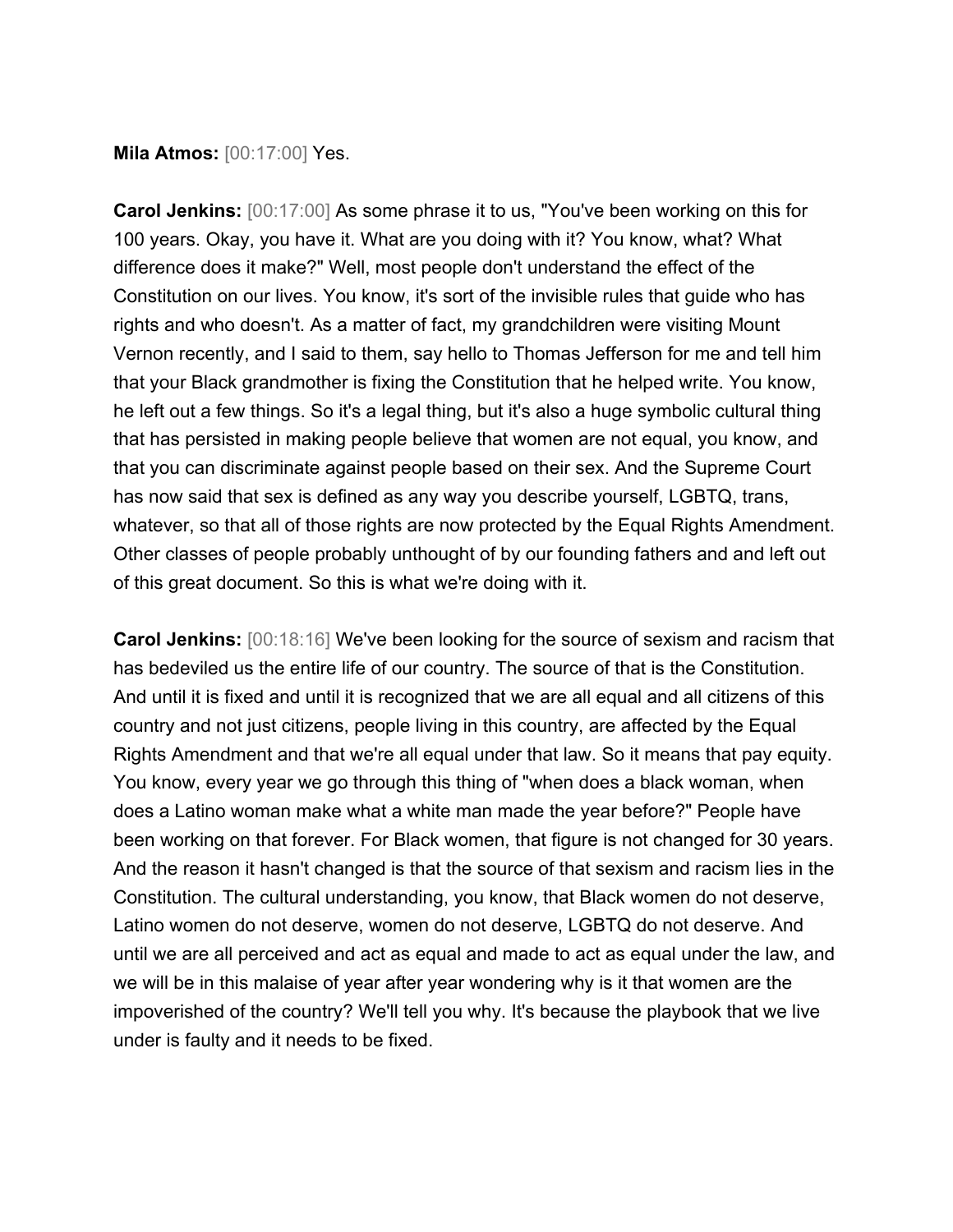**Mila Atmos:** [00:19:40] Oh, that's very well-put. I was just going to ask you whether the amendment will make the lives of American girls and women better. And you've just explained that it would get rid of things like unfair pay.

**Carol Jenkins:** [00:19:52] The Violence Against Women Act had to be reauthorized, a big fight over it. It's still not totally resolved. What the Equal Rights Amendment would do is give a fundamental legal, constitutional underpinning for that, because in so many instances there is not constitutional rationale for getting your rights. It was Justice Scalia, conservative justice, who who said, if you're asking me if the Constitution prohibits discrimination based on sex. No, it doesn't. We need this constitutional underpinning that flat out says -- and now we have it -- that there will be consequences and real consequences if you break these laws. I mean, now we have cases if you have a lot of money and a lot of time, you can sue for your rights that you may or may not get. And in pay inequity, if you're a woman, you'd better make sure that you get enough in that settlement, because the likelihood of you working anywhere else again is very diminished. The MeToo movement created this whole class of women who said, "Yes, we have cases that we need to press." And so then the word went out. We need lawyers to file those cases. They raised millions of dollars to pay for those lawyers to file those cases. You know, as the Equal Rights Amendment becomes more and more in play and as we pass, those laws will become unnecessary. It should not take millions of dollars and 20 years of someone's life in order to get recourse for discrimination.

**Mila Atmos:** [00:21:28] Right. Right. So well, talk to me about the equal protection clause of the 14th Amendment, because some people argue that that does the trick. What do you think?

**Carol Jenkins:** [00:21:36] Well, I don't know. I always say, is the problem fixed? I don't think so.

**Mila Atmos:** [00:21:42] Well, it feels as though equality is under assault. Roe v Wade is at risk of being overturned, and dozens of states are ready to go with abortion bans the moment Roe falls. And then in Texas, SB eight has unleashed a kind of legal vigilantism against anyone supporting pregnant people, accessing abortions, effectively banning abortion at six weeks. Also in Texas, families and caregivers of trans kids are subject to child abuse investigations. And by the way, this is already happening in lots of places.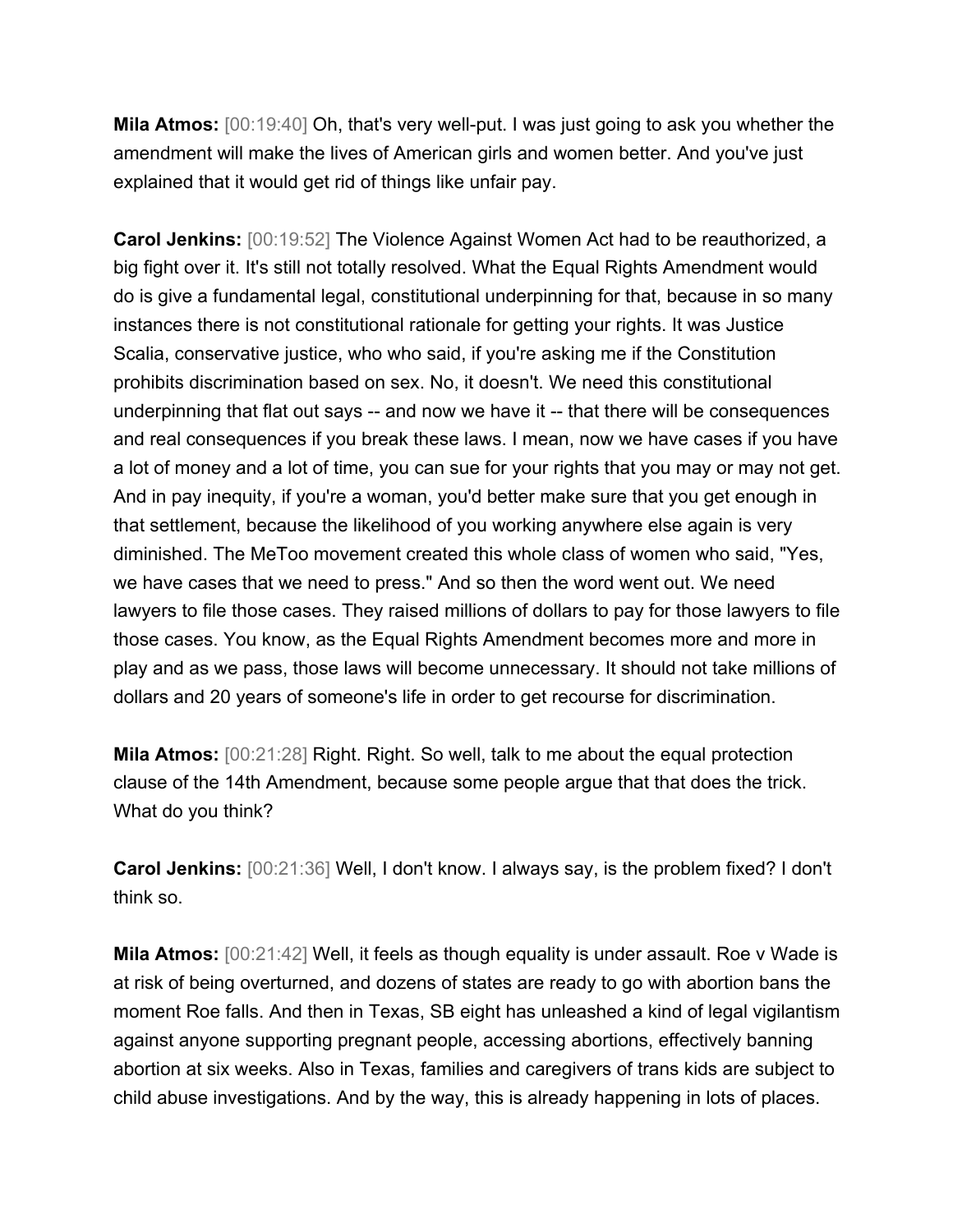It's just that Texas is the first state to actually issue a directive to that effect. It's, it's totally overwhelming. It's a lot. So does the ERA solve for any of this?

**Carol Jenkins:** [00:22:26] It does. And I think, in fact, it is the last stand. I mean, everyone seems to be shocked that it is so easy to unwind a 50-year right to an abortion in these United States. You know, but there you go. It is because there is no constitutional underpinning for it. The problem for so many ways of correcting it is that the United States Senate, because of the filibuster, is just logjam. You cannot get anything done. You have this small group of people and I won't even say men anymore because of the women in the Senate who are blocking the Equal Rights Amendment, the Equality Act, the Women's Protective Act that is in movement now. You know, all of these things are blocked. And therefore, I say everybody needs to go out and vote. We need pro equality, pro women representatives and senators running our country and making decisions for the people who live here.

**Mila Atmos:** [00:23:32] So why isn't this a key pledge in every campaign, certainly by progressive candidates? Because I don't I don't really hear candidates talk about this at all.

**Carol Jenkins:** [00:23:42] Well, I think you will hear it more now this this cycle. We're a nonpartisan organization and we are using a tool where we survey every single person running for Congress and running in the unratified states. We survey them on their stance on the Equal Rights Amendment and on equality. And what we say is that voters will need to use our elected quality certification in order to vote for candidates. And when we use it, the last time around, candidates went wild. If they found themselves missing, you know, from the pro equality certification. It was like, let's just have equality. Let's just make sure that our country can come to some level agreement that we all deserve to be protected and can't be discriminated against based on how we define ourselves and our sex. So I just say that we need to ask the question as voters, people running to represent us, do they really represent us? And that has to include equality based on sex.

**Mila Atmos:** [00:24:44] I was talking to a friend of mine before getting ready for this interview and she told me that she remembers going with her mother to knock on doors in support of the era in the 1970s. So, you know, generations of women have carried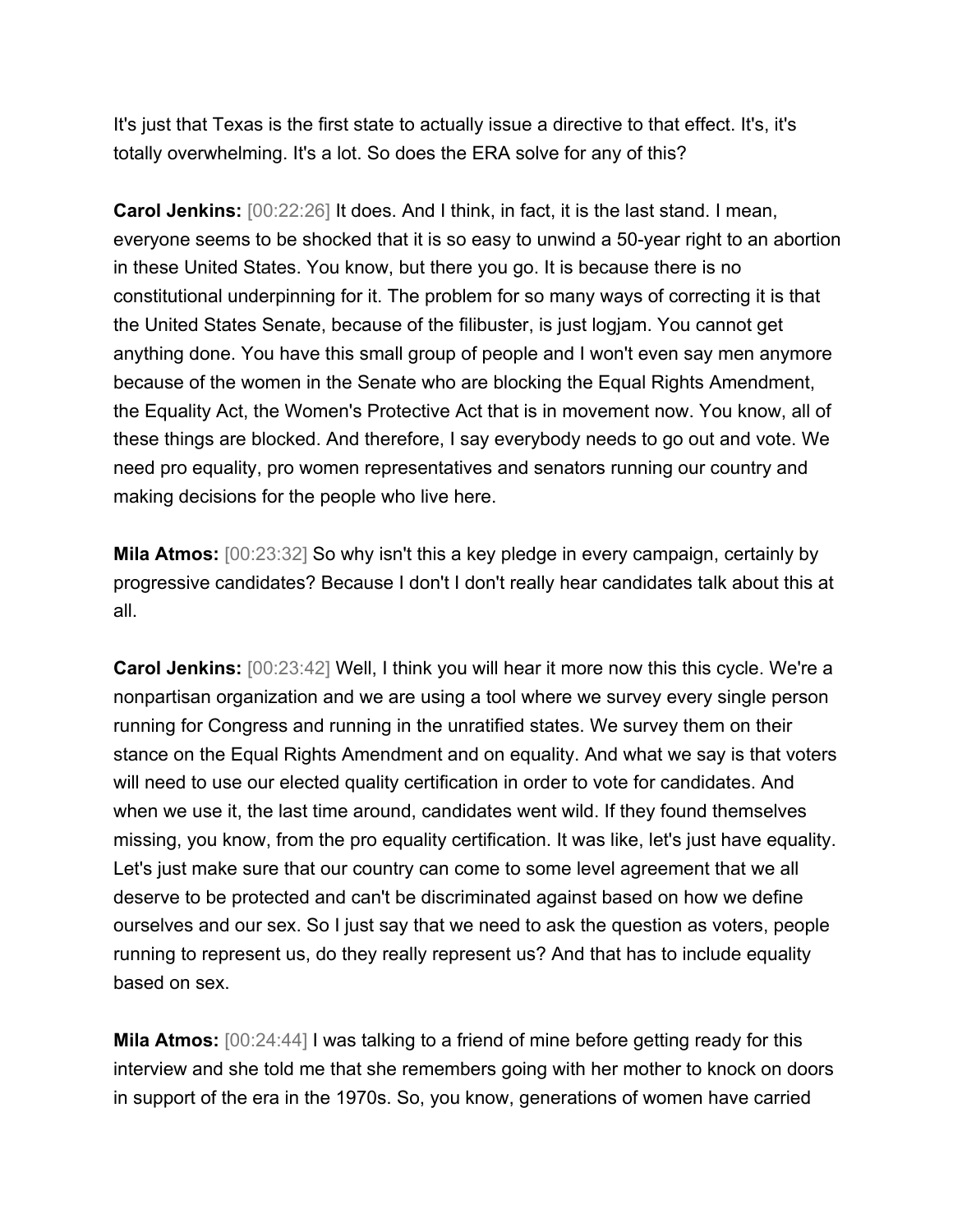this campaign. And I'm wondering what you have learned personally from those generations of women and in your many years of activism on the era, perhaps, you know, something that surprised you.

**Carol Jenkins:** [00:25:09] Well, what surprises me and what we count on is the fact that people do not give up. We have members in our coalition who are 90 years old and have been working on this their entire... I mean, they may have gone to protests and knocked on doors with their mothers. I mean, that's just how how long people have wanted this. And when we started, we had maybe five or ten organizations who were with us, and they were the women who knocked on doors with their mothers and grandmothers. And now we have 250 organizations and we have union members. We have miners. We have the teachers' union. We expect that the flight attendants, but the miners' union, LGBTQ groups, voting rights groups, they understand that, that this source that started at the inception of our country is the thing still holding us back and that we need to fix it and it can be fixed. I'm surprised that our numbers grow. I'm surprised at the enthusiasm and the determination. I'm surprised that my granddaughter in the third grade, you know, has ERA buttons and she gives them out to her classmates and they wear them on their backpacks. No matter what generational sphere you're looking at, people get it. They know that they are still discriminated against, that there's still discrepancies. And as we point them in the direction of the Constitution and say "this is it. Systemic racism, systemic sexism, misogyny, you know, the patriarchal founding of our country that still culturally has us in this unequal space."

**Carol Jenkins:** [00:26:57] So, you know, it's just been tremendously rewarding. Every single day we have people calling us up saying, what can we do? How can we help? Of course we send them to the Senate. We need support there for removal of the time limit in the Senate. Send it to the Department of Justice. Tell them to fully remove a memo that limits full publishing of the Equal Rights Amendment. And we're reviewing those statutes. We are starting to work in corporate America, trying to create a universal code of equality. And we've talked with about 20-25 companies, big ones. They all have great things going on. But it's not universal from company to company. And nobody has come to an agreement of how you do that. The Coalition wants to help in putting that together and we've started our equal voice, equal future communications hub. So those out of the mainstream of media who can't get their words out need a place. And we're trying to create that as well in our equal voice, equal future hub. So lots and lots of things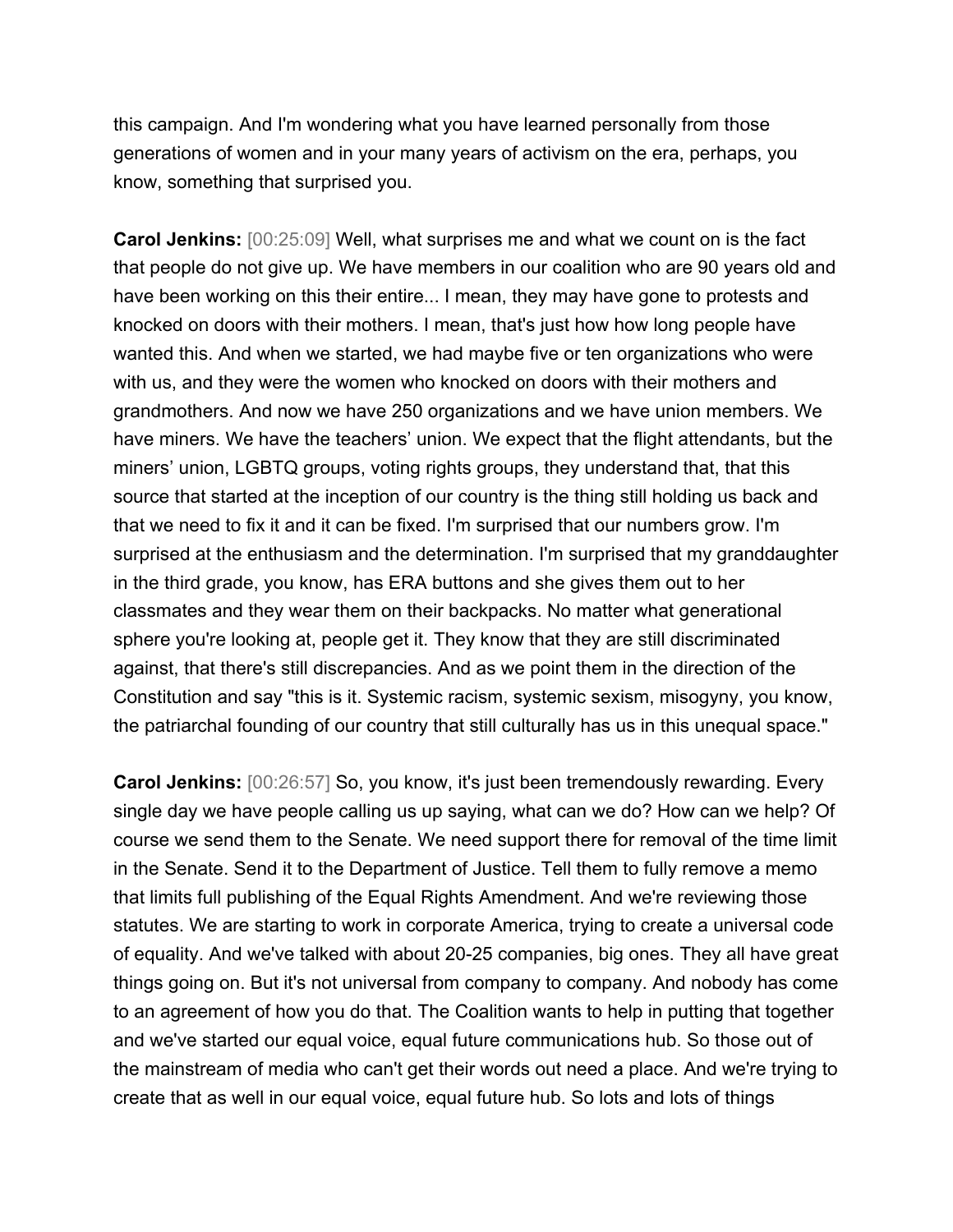underway. For those out there who say, "oh, the ERA won't do anything, it's just a symbol." I say, "please give it to me. If it doesn't mean anything, why are you working so hard to keep it away from us?"

**Mila Atmos:** [00:28:15] Yeah.

**Carol Jenkins:** [00:28:17] Give it to us as a symbol, like the Statue of Liberty. We could use it in this country so that we can all feel good about ourselves.

**Mila Atmos:** [00:28:25] Right. So what are two things an everyday citizen can do to advance the ERA and make sure it actually gets published as the 28th Amendment?

**Carol Jenkins:** [00:28:34] I would say one of the things that we have learned is that while a lot of attention is paid to Congress and in meeting the House of Representatives in the Senate and the President, we really need to pay attention to our school boards, our state legislatures, our city councils, making sure that the people who are getting elected there are ERA supporters, because that is the pipeline. For instance, in Virginia, if pro ERA people had not been elected in Virginia in 2020, we would only have 37 states as opposed to 38. So it was a change in the legislature in the state of Virginia that gave us the ERA. It is the imbalance on pro and and anti ERA supporters in 12 states that keeps us from getting more. So it is changing the legislatures in the states that is so important and to really focus locally who's running for a Secretary of State, Attorney General, all of those positions in local life that lead up to our overall concept of who has rights and who doesn't. And these elections that are coming up are essentially crucial for the protection of our democracy. I hate to be overly pessimistic, but I just want to be overly enthusiastic that voting in every single elected office locally is extremely important this year round 2022 and 2024. That's where you can have the most impact to support the candidates who support women, who support LGBTQ rights, who understand that we all belong in this country. You can always demand that your Senator support the ERA. We at our website eracoalition.org give ways of writing to the president, writing to your senators, writing to the archivist. You know, those are sort of distant things that are still impactful but focus locally.

**Mila Atmos:** [00:30:45] Perfect. Looking into the future. What makes you hopeful?